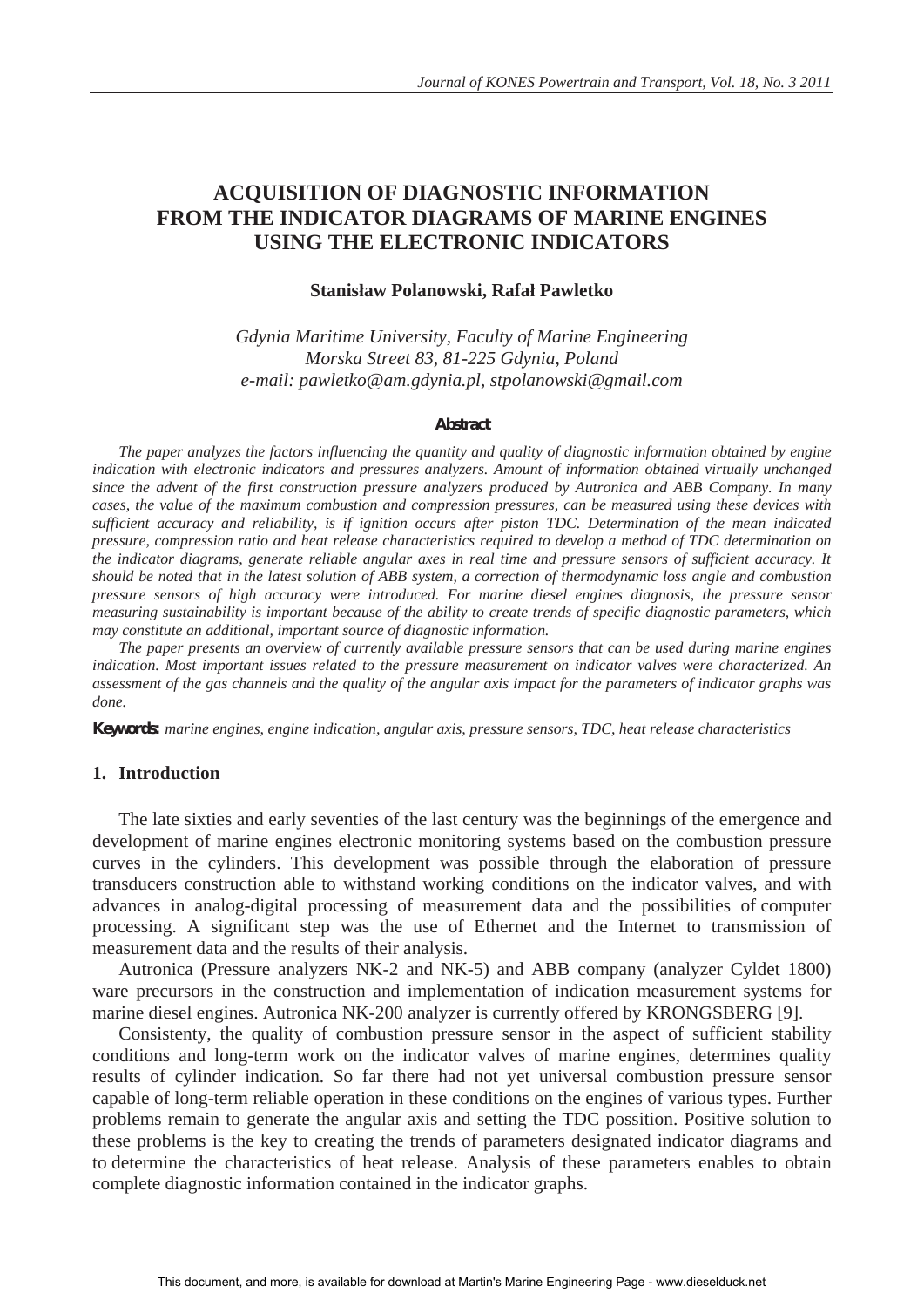# **2. Combustion pressure sensors used for marine diesel engines indication**

For marine engines indication, it can be used, sensors that are suitable durability and retain sufficient accuracy in terms of measurements on the indicator valves, or before them.

The most important information which demonstrates the suitability of pressure sensors for measuring on the indicator valves of marine engines are: maximum working temperature, the maximum number of load cycles (durability), the ability to install sensors on the indicator valve, or before it (Tab. 1).

| Manufacturer<br>(sensor type)             | Maximum working<br>temperature, °C   | Maximum number of<br>load cycles | Place of measurement              |
|-------------------------------------------|--------------------------------------|----------------------------------|-----------------------------------|
|                                           |                                      |                                  |                                   |
|                                           |                                      |                                  |                                   |
| Kistler [1]                               | Measuring element                    | $>16000$ h can be achived        | Before indicator valve or         |
| (6613C)                                   | (front of sensor) - 350 $^{\circ}$ C | for a service life in a gas      | <sub>on</sub>                     |
|                                           |                                      | engine running [1]               |                                   |
| ABB [2], [3]                              |                                      | The transduer is designed        | Before indicator valve            |
| (PFPL)                                    | Max. ambient                         | for ontinius combustion          |                                   |
| For low speed engines                     | temperature of transducer            | measurement: 24 h per            |                                   |
|                                           | cable:                               | day, 365 days without            |                                   |
|                                           | 150 °C for PFPL 201,                 | recalibration [2]                |                                   |
|                                           | 200 °C for PFPL 202.<br>350 °C       | Nie deklarowana                  | On indicator valve                |
| Kongsberg [4]<br>(Autronica)              | at transmitter body                  | (w ramach gwarancji).            |                                   |
| $(GT-25/GE-3)$                            |                                      |                                  |                                   |
| $AVL$ [5]                                 | Front of sensor: 350 °C.             | 16 000 h [5]                     | Not declared                      |
| (GO41DA)                                  | Cable: 200 °C.                       | depending on                     |                                   |
|                                           |                                      | application.                     |                                   |
|                                           |                                      |                                  |                                   |
| Imes $[6]$                                | Max. temp. at measuring              | Designet life expectancy         | Not declared                      |
| $(HTT - 04)$                              | cell 300 °C.                         | of 16000 h @ 1500 rpm.           |                                   |
|                                           |                                      |                                  |                                   |
| Optrand [7]                               | Front of sensor: 350 °C.             | 200 Million Pressure             | For instalalations in             |
| Natural Gas-Engine                        | Fiber Optic Cable: 200               | Cycles or 2 Yers.                | cylinder heads, or                |
| <b>Sensors</b>                            | $\rm{^{\circ}C}$ .                   |                                  | indicator ports/Kiene             |
| (3/8-24 Rotating Nut)                     |                                      |                                  | adapters wich are prone           |
|                                           |                                      |                                  | to indicator port<br>detaonations |
|                                           |                                      |                                  |                                   |
| LEMAG <sup>[8]</sup><br>(Lemag sensors of | No data                              | No data                          | On indicator valves               |
| kisteler senors)                          |                                      |                                  |                                   |
|                                           |                                      |                                  |                                   |

*Tab. 1. Main determined parameters of cylinder pressure sensors can be used on marine engines* 

Measurements on the indicator valves or before in pose the greatest demands on the cylinder pressure sensors, because they are not cooled. Direct measurement would require the execution by the engine manufacturer of special sockets in the cylinder head for direct installation of sensors, which generally is not used. Direct mount of pressure sensor in the cold head can greatly improve the working conditions of the sensor (the lower the temperature of bodies), significantly increasing its working time. Therefore in relation to manufacturer's information about achieved sensor stability (number of load cycles) it should be payed particular attention to where the sensor should be installed.

The existing measurement experience [7] show that the working conditions on the indicator valves in the first place it difficult to cope membrane sensors, both tensometric and optical fiber. It should be noted that the piezoelectric sensors are not common membrane sensors, but although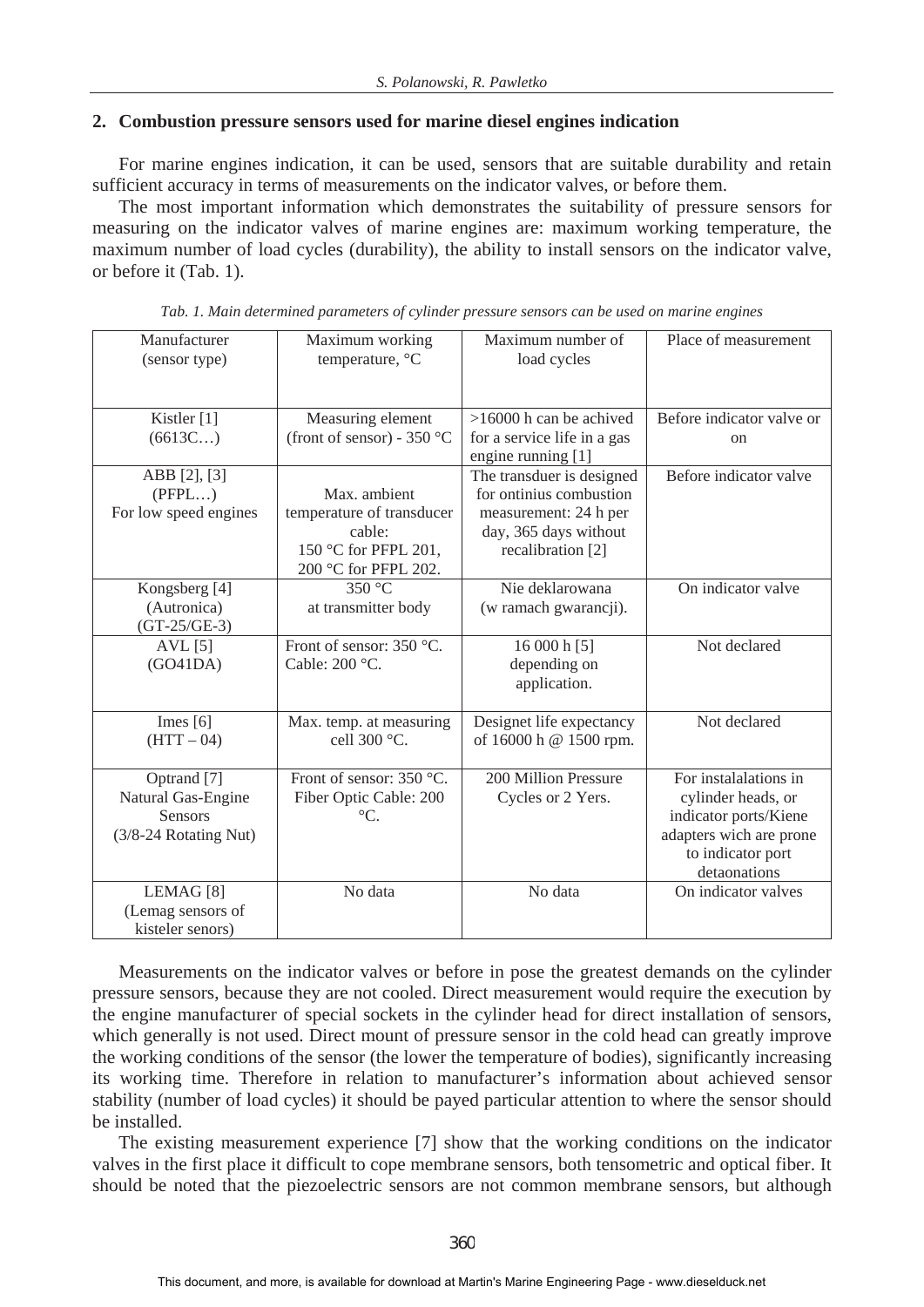they have a protective membrane. Among the sensors listed in Tab. 1, the membrane sensors are Imes [1], Optrand [10] and Lemag [14] (if not used sensors - Kistler inserts or AVL [8]). Tensometric sensors are used principally for the periodic measurements There are more procuders of tensometric sensors, the study omitted the presentation of these sensors because of their limited application to the measurement of periodic and frequent problems with the measurements on high load.

ABB current sensor design is characterized by the original working principles, based on the measurement of the magnetic field changes due to deformation of the sensor caused by changing pressure (Fig. 1) [3].



*Fig. 1. The priniple of ABB's sensor construction and operating*

Accoring to producer the measuring accuracy is 0.5% over the full measuring range. ABB states that sensor operation and the accuracy is not influenced by any clogging or heat flash from the combustion gases, which is a common problem of membrane based pressure transducers [5]. There is no known signal transmission frequency band. It should be noted that the weight of the sensor body is significant which can seriously limit the frequency bandwidth of the signal.

#### **3. The main problems of pressure measuring on the indicator valves**

It should be noted that almost all manufacturers of sensors trying to declare a maximum operating temperature not lower than 350°C in the measurement part, and up to 200°C at the output signal and power cables (Tab. 1). Today, as one of the causes of any sensors defective manufacturers provide knock combustion, not a lack of adequate heat resistance. Multiple times measurements of temperature on indicator valves of low speed marine diesel engines, medium speed and gas engines with spark ignition have not confirmed the presence of excessively high temperatures. Maximum temperatures measured on the indicator valves did not exceed 250° C. Miniature thermocouple mounted in a body of original sensors with the measuring point appearing in the forehead of the measuring diaphragm was used.

Because of the of frequent failures of sensors on gas engines GMVH sets in Krio enterprise, Optrand company recommended the use of special pulse dampers in the form of sintered pellets (particulate matter) metal (Fig. 2).

Application of pressure dampers, solved the problem of sensors defective. Silencers, however, were relatively fast pollutted and caused significant distortion of the pressure curvers. Damping inserts require frequent replacement, which further complicates the operation of the measuring system. It is easy to carry out automatic control of the degree of curves distortion, but the need for frequent replacement silencers complicates the functioning of the monitoring system. This problem does not occur in gas compressors GMVH sets, where the gas temperature reaches only 100°C.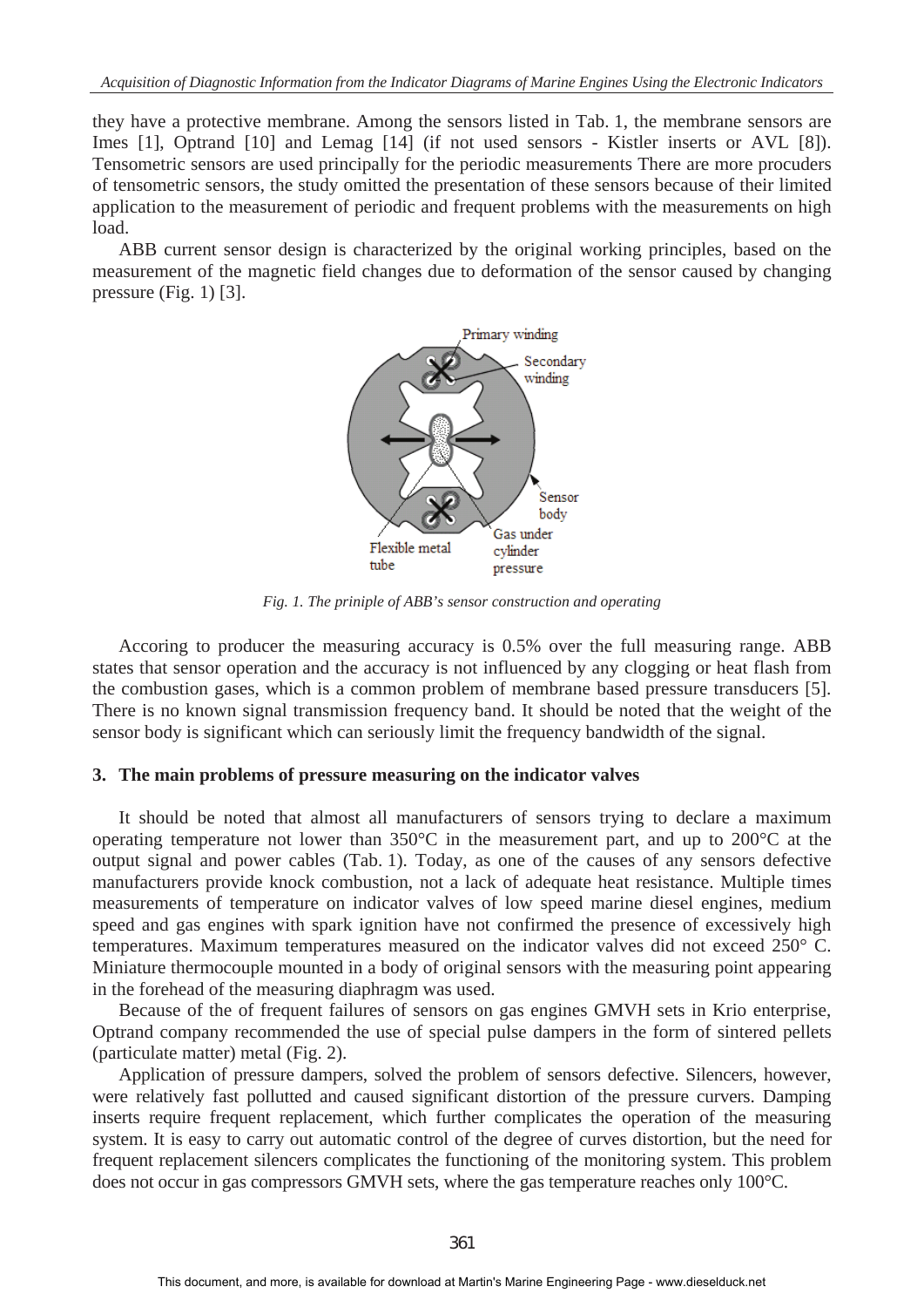

*Fig. 2. Pressure pulses and flame dampers uses by Optrand company before front of sensor*

Temperature measurements made on the indicator valves showed that even under conditions of simulated gas blowing temperature does not exceed 250°C. It has been suggested, that the main cause of these problems is the lack of adequate heat resistance, not knock combustion. Inserts are undoubtedly a thermal barrier. In this model, the sensor and the output cable is shielded, which can significantly contribute to an excessive increase the temperature inside the sensor and the output signal wires.

Pollution of the gas channels and sensors by the postponement of lakes and cokes can significantly distort the curves of pressure on marine engines until the complete disappearance of the signal. This problem essentially concerns the engines operating on heavy fuel oils. For portable use of pressure sensors, before connection to indicator valve it is recommended to blow up gas channels, which allows them to clean and give an orientation that there are no excessive contamination. In practice measurements of ship engines, in sporadic cases it was necessary to use the drill to restore patency of the gas channel.

The problem of gas channels contamination is particularly important for on-line measurement systems. Kistler [2] and ABB [3] solutions, in which sensors are mounted before the indicator valve allows purging of channels without removing the sensor (Fig. 3).



*Fig. 3. Pressure sensors monted before indicator valves*

It should be recalled previous construction of Kistler company, whose origin can be associated with a view to a radical solution to this problem by changing the measurement principle and sensor construction. It was a piezoelectric washer type 9149Q type mounted under the bolt head and a sensor type C (also piezoelectric) provided for mounting on the indicator valve - similarly to the to ABB sensor.

Installation of cylinder pressure sensors, before the indicator valves have the advantage of significantly decreasing distortion and delay of pressure curves compared with the measurement on the indicator valve. This is particularly important for indication of engines operating at speeds higher than 500 rpm, characterized by long (high volume) gas channels.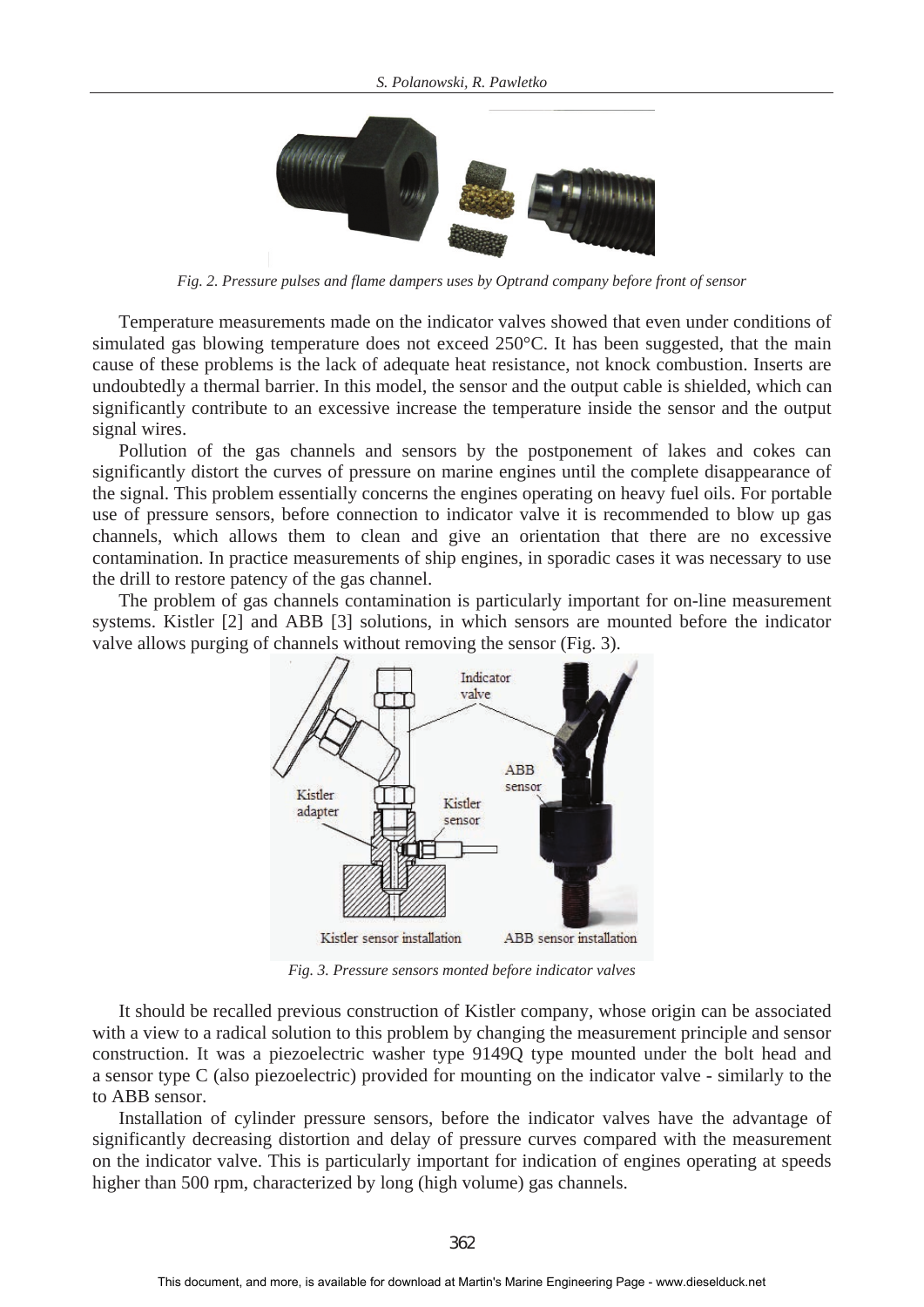#### **4. Sampling of pressure curves and the creating of the angular axis**

Amplitude discretization of cylindre pressure is currently not a problem. They are widely available fast, cheap AC converters 12-bit, 16 bit and a greater number of bits. For marine engines indication use of 12-bit converter, and even 10 bit [6] is perfectly adequate but 16-bit sampling has now become standard.

One of the basic measurement problems faced by producers and users of the pressure analyzers is to provide a sampling in the crank angle domain. The portable analyzers are often used sampling in time domain and then transform to the crank angle domain which, unfortunately, brings a significant errors. In this case, an important informational value has only a maximum value of pressure, which can be measured using an ordinary indicator.

The earliest solution to this problem, Autronica analyzer NK-5, applied 30 angle markers (sector) and the reference marker position of the shaft. Markers were mounted on the circumference of the side surface of the flywheel with a reference marker on one circuit. Then producers started to use the passive teeth of turning gears on which inductive sensors are mounted. In Poland, there were developed and patented a universal angular axis generator, which generates pulses from the rotation angle of 0.1 ° CA on the basis of any number of teeth. This solution was used in both stationary and portable analyzers.

Impulses from the passive teeth of the turning gears wheels are used in the ABB system - Cylmate. There are two options of reference signal generation [3]. The Lemag Company introduced toothed wheel of the 360 cuts, which delivers pulses to generate the angular resolution of 1° CA. Previously, Lemag system was based on one marker of shaft position and in the time domain registration.

Presented solutions pose many practical problems caused by vibration, wear of teeth, beating of the wheels. As a result of these interactions are disturbances in the generation of angular axis (Fig. 4), the picking, etc.



*Fig. 4. High frequency disturbances on the curve of compression of low-speed engine 5RTA52 caused by interference in the generation of the angular axis*

The problem that exists from the beginning of the analyzers is to generate pressure pulses with a given angular resolution, based on different, sometimes significantly lower angular resolution of signals from the markers of the shaft angle. The optimum solution is to predict linear pulse duration based on the measured instantaneous values of the time sector. The optimum solution is to linear predict of pulse duration based on the measured instantaneous values of the time sector.

From individual measuring experience outcome that, it is possible to generate sufficient quality axis angular with resolution of 0.1° CA for fixed operating conditions based on the number of markers (teeth) higher than  $60<sup>th</sup>$ . Increase of the accuracy of measurement would require a change in strategy, that is, cancellation of registration in the shaft angle domain and proceed to register in time domain, both the curves of pressure and angle pulses. In this case, the axis angle and the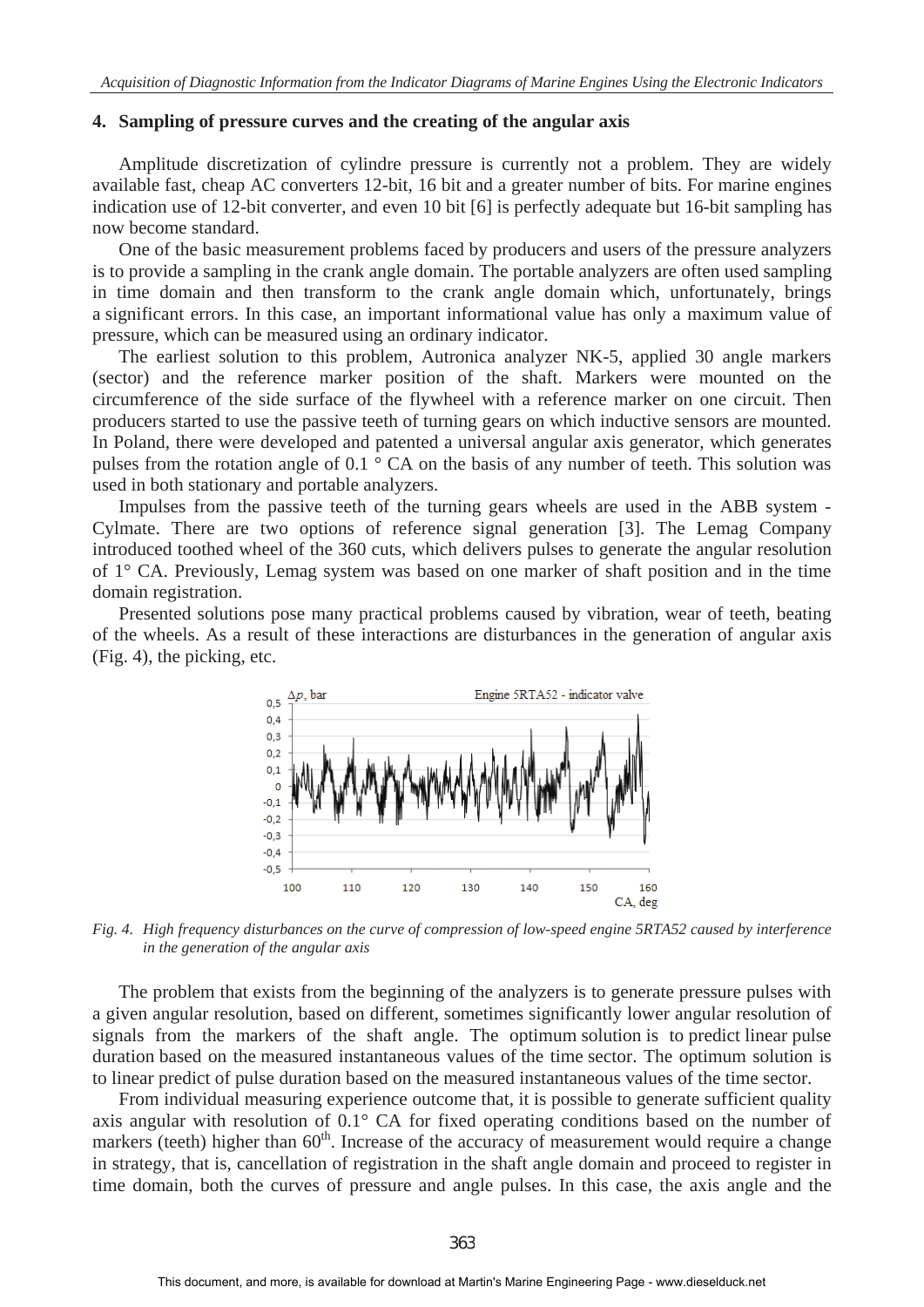indicator diagram will be generated with a delay. Otherwise, the forecasting error is inevitable.

Angular sampling rate of 1 ° CA is to be considered as the limit in terms of determining the accuracy of TDC, the mean indicated pressure and the heat release characteristics. Determining this values for smaller sampling resolution of  $1 \circ CA$  it very difficult. In this case, there is a penetration of higher frequency (interference) of to a band of pressure variation. The desired frequency of sampling to determine the heat release characteristics is 0.25 ° CA. There should be no larger than 0.5° CA.

# **5. Evaluation of the gas channels impact on the informational value of the indicator diagram of marine engines**

Delays and pressure signal distortion caused by gas channels and indicator valves induced the TDC position error on indicator graphs. The value of these errors increases with engine speed. As we know the error position of TDC about 0.1° CA causes an error in the designation of the mean indicated pressure or heat release characteristics in the order of 0.8% at nominal load of marine engine. In addition, the chart is distorted following the suppression, heat exchange and gas oscillations in the gas channels.

From the viewpoint of diagnostic knowledge of marine engines absolute values of the mean indicated pressure, or parameters of heat release is of secondary importance. Important is that the impact of gas channels and indicator valves on determination of indicator parameters and pressure curves for each cylinder was the same, and the measurement results and analysis were reproducible.

Test results on low speed medium speed marine engines, indicate the diagnostic usefulness of the mean indicated pressure and heat release characteristics determined on the basis of indicator diagrams measured on indicator valves. In order to clarify the effect of the gas channels to the distortions of the indicator diagram, and especially the course of the heat release characteristics, tests were performed on the engine 6AL20/24 at nominal rotational speed of 750 rpm. During the test one pressure sensor was located near the combustion chamber (channel 10 mm), and a second sensor on the indicator valve (Fig. 5).



*Fig. 5. Gas channels of Sulzer AL20/24 engine - pressure sensors location during the test* 

The Fig. 6 and 7 shows the net heat release characteristics for an ideal gas for the cylinder pressure curve and for the indicator valve [13].

Characteristic distortion (Fig. 6) caused by the gas channels are visible on the characteristics of the medium speed engine. They are not observed at low speed engine characteristics (Fig. 7). Fig. 5 is shown fully overlapping waves on the characteristics of *q* and *Q*, which shows an identical individual impact of passage of gas cylinders. These distortions are not observed in case of low speed engines and other types of medium speed engines with more favourable course of gas channels. Even if a disruption occurs, and is repeatable, it does not affect the value of diagnostic information. However, it is necessary to control the possible changes the characteristics of gas channels due to contaminants.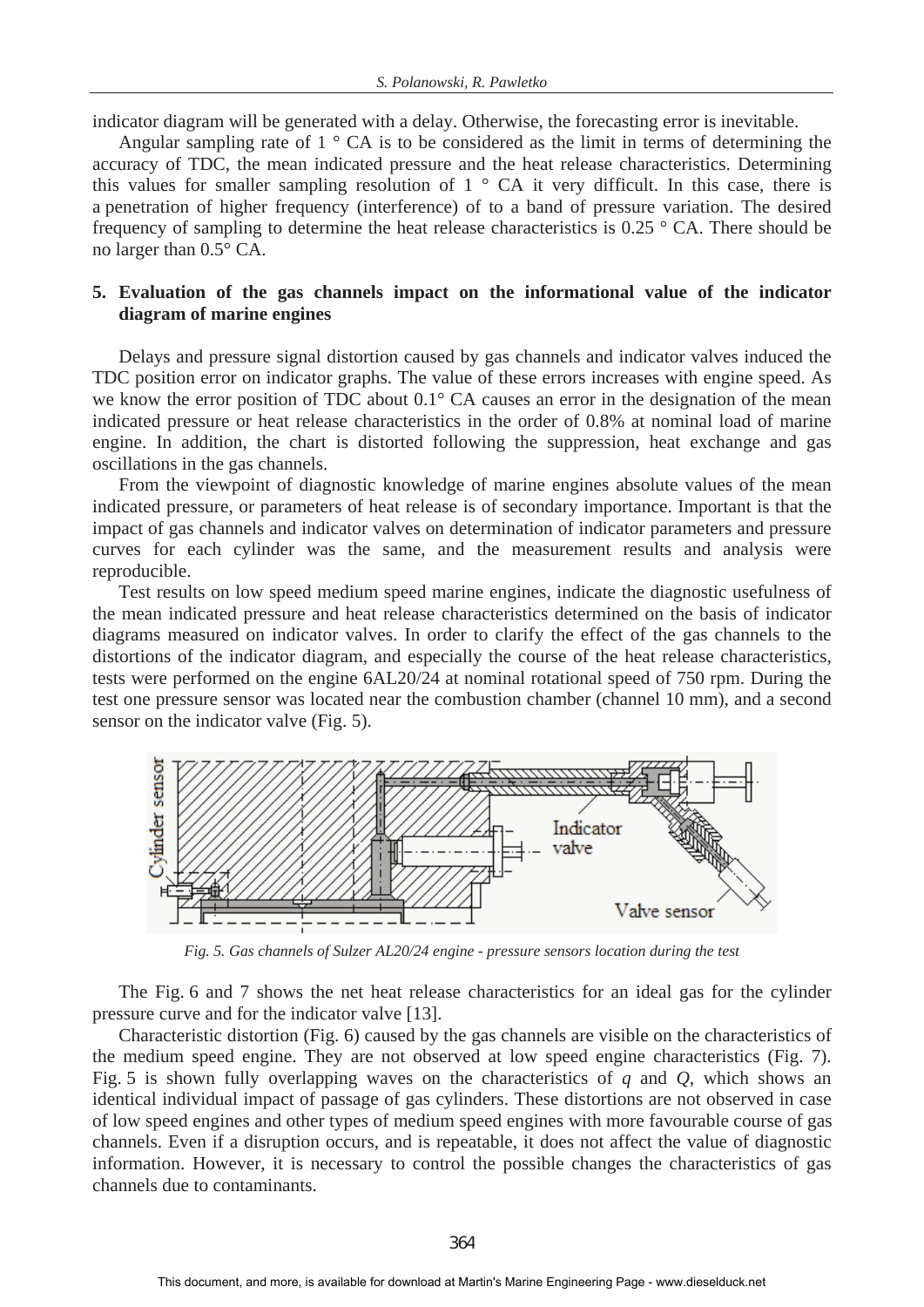

*Fig. 6. Heat release characterictics based on the indicator graph of medium speed engine*  6Al20/24: meassured in the cylinder –  $q_c$ ,  $Q_c$ , *meassured on the indicator valve –*  $q_v$ *,*  $Q_v$  *: q – intensity of heat release, Q – heat release* 



Major impact on the course of the heat release characteristics has TDC position error. In the example TDC was set with the thermodynamic correction [11]. The delay of graph measured on the indicator valve of engine 6AL20/24 was 2.7° CA in relation for the graph measured in the cylinder.

On-line TDC determination of the thermodynamic TDC was introduced in ABB Cylmate system (Fig. 8) [4].



*Fig. 8. ABB Example curves of thermodynamic TDC appointed in on-line Cylmate ABB system [4]* 

As shown in Fig. 8 TDC position is changed after changing the load or during the inquiryto a new thermodynamics equilibrium, and because of the volatility of gas blowing.

## **6. Conclusions**

The quality of the indication results and obtained diagnostic information depends on: the quality of the combustion pressure sensor, the determination accuracy of the axis angle and TDC location accuracy on the indicator graphs.

Gas channels and indicator valves in the cylinder pressure can not deform significantly diagrams of low speed engines, and their influence on the error (distortion) of the indicator diagram medium speed engines is systematic and does not diminish the amount of diagnostic information.

In on-line systems, continuous monitoring of contamination of gas channes is necessary, which is possible if the angular axis is functioning properly.

Substantially reduce of the impact of gas channels on the measurement results are achieved by installing the combustion pressure sensor before indicator valves. This solution is offered by Kistler and ABB.